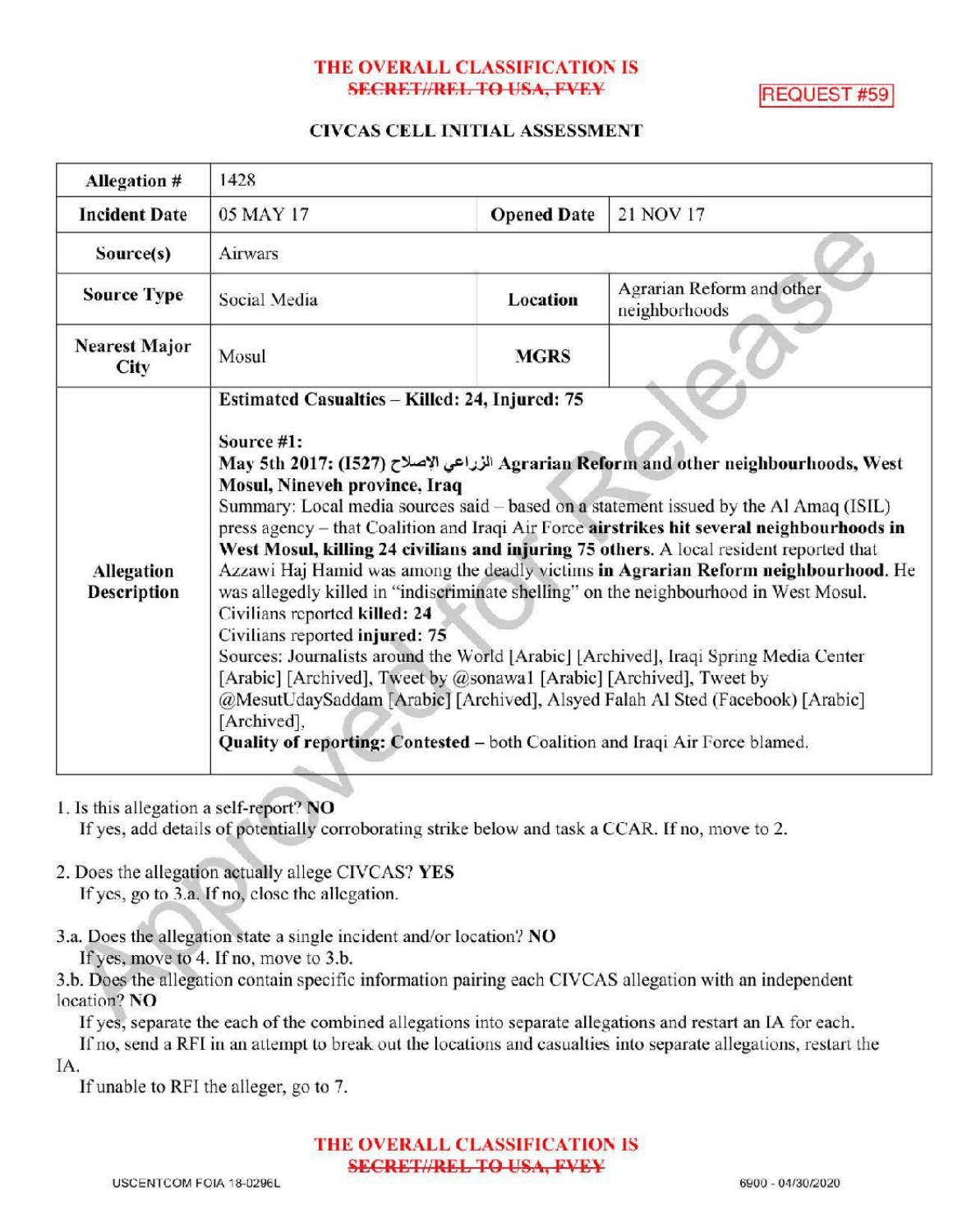# THE OVERALL CLASSIFICATION IS **SECRET//REL TO USA, PVFY**

4. Does the allegation contain:

a) a way to identify a  $48$  hour date range?

b) a specific location?

If yes to BOTH, go to 7. If EITHER are no, then go to 5.

5.Does the allegation contain :

a) a way to identify a 48 hour date range?

b) a specific time of day or timeframe?

e) a general location?

If yes to ALL three, then go to 7. If ANY are no, go to  $6$ .

6. Does the allegation contain :

a) Video or photo evidence of CIVCAS that can be used to narrow the date/ time or location of the allegation?  $\frac{1}{1}$  if yes, go to 7. If no, go to 6.b.

b) Are there at least two corroborating sources (total of 3) that independently reported the allegation?

 $\frac{1}{1}$  yes, go to 7. If no, go to 6.c.

c) Any high quality sources?

 $\frac{1}{2}$  If yes, go to 7. If no, go to 6.d.

d) Specific facts that warrant <sup>a</sup> search for strikes?

 $\overline{\phantom{a}}$  If yes, go to 7. If no, close the allegation.

7.a. Does the allegation contain sufficient information on the time, location and details to conduct a search for strikes? NO

If yes, go to  $8$ . If no, go to  $7.b$ .

7.b. Explain in detail why there is insufficient information on the time, location, and details to conduct a search for strikes.

The allegation mentions multiple neighborhoods in West Mosul, but it does not actually list the names  $\bullet$ of the neighborhoods or break out CIVCAS numbers between them.

IZ & SY MAT: CAOC log:  $CJTF$  log:

 $\frac{12}{2}$ <br>CJFLCC log, -email (Start 18 MAY 2017): CJFLCC log, -email (Start 18 MAY 2017).

 $_{\rm SY}$ 

 $\overline{I}$ (E)  $log$ , -email (Start 22 JUL 2017):

8. Are there any potentially corroborating strikes?

**If yes, answer the questions below and task CCAR.** 

Ifno, provide <sup>a</sup> detailed explanation and close the allegation.

THE OVERALL CLASSIFICATION IS SECRET//REL TO USA, FVEY